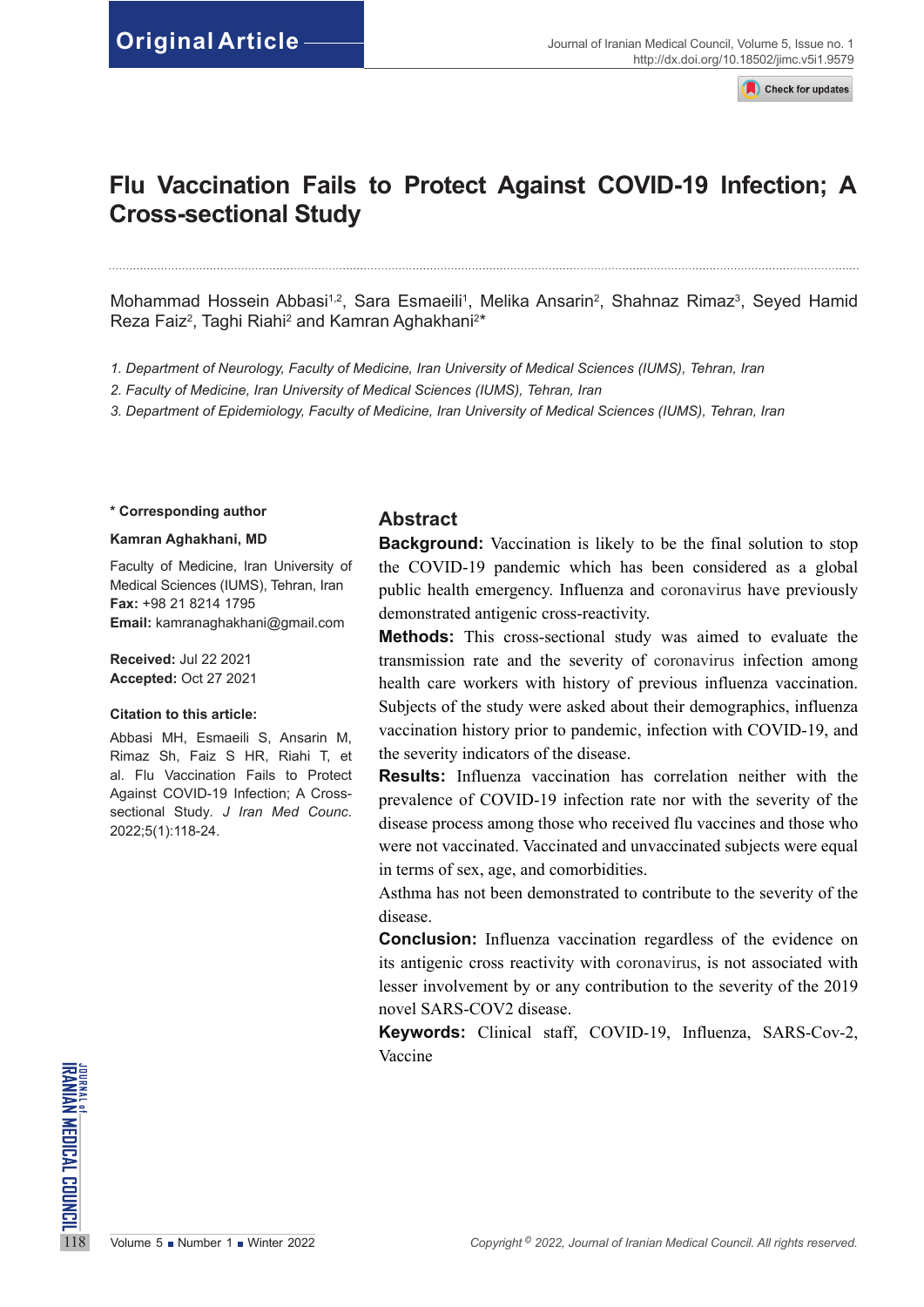## **Introduction**

SARS-COV-2 or COVID-19 virus infection was initially identified in Wuhan City, China in December 2019 and became a Public Health Emergency of International Concern (PHEIC). To date, the burden brought by this pandemic has accounted to 25 million confirmed cases and 855 thousand deaths worldwide due to the rapid geographical transmission and severity of the disease (1). COVID-19 is associated with 2-14 days of incubation period and a life-threatening respiratory illness, especially for those elderly smoker patients with simultaneous comorbidities (2,3).

It appears that the final solution to cease the pandemic would be a safe and efficient vaccine. Many attempts have been made to find a vaccine and one instance is the non-replicating adenovirus type-5 (Ad5)-vectored COVID-19 vaccine which was introduced by Zhu FC *et al* and has shown appropriate safety and efficacy at the  $2<sup>nd</sup>$  phase of the clinical trial (4).

Previous studies have implicated the cross-reactivities between corona and influenza viruses on their surface antigens (5-7) which are involved in viral invasion and spread and also the overt inflammatory response to virus (8). There has been also evidences of crossimmunity between coronavirus and BCG (9,10). Hemagglutinin-esterase is another similar component between corona and influenza viruses which mediates virus-cell attachment and membrane fusion (11). Hence, targeting this shared viral component by antiinfluenza vaccine is expected to prevent from cellular invasion by the coronavirus.

Influenza vaccination among clinical staff in Iran has been reported to have a coverage rate of 6% which is higher than national statistics among general population (12). Furthermore, the higher rate of clinical staff's exposure to confirmed cases of COVID-19 makes them an appropriate subject for this study.

This study aimed to assess whether previous history of influenza vaccination is effective in both decreasing the rate of the infection by Coronavirus and also enhancing the outcomes of the disease.

# **Materials and Methods**

Clinical staff enrolled in this study were requested to fill out a questionnaire. Subjects were asked regarding their demographics, influenza vaccination history (during the previous year and prior to testing positive for COVID-19), medical history of comorbidities (including asthma, Diabetes Mellitus (DM), Hypertension (HTN), Cardiovascular Diseases (CVD) and immunodeficiencies), symptoms they experienced (respiratory and non-respiratory involvement), COVID-19 PCR or chest CT-scan results and in case of confirmed disease, the severity parameters such as home care, hospital admission, ICU admission, intubation, oxygen saturation, arterial blood gas results and disease duration. The subjects were segregated into three categories: mild, moderate and severe. Subjects who experienced mild clinical symptoms, those tested positive but were asymptomatic and the individuals confirmed positive through chest CT-scan but were treated at home with conservative measures were considered mild cases. Severe cases were those who were admitted to the hospital and in the Intensive Care Unit (ICU), respiratory distress with respiratory rate above 30, Oxygenation Index (OI) (calculated by partial pressure of oxygen  $(O_2)$  divided by Fraction of inspired Oxygen (FiO<sub>2</sub>) less than 300 *mmHg* and those with oxygen saturation less than 93%. The subjects whose clinical manifestation fell between these spectrums were considered moderate cases. This study was approved by the Research Committee of Iran University of Medical Sciences (IUMS) with a code number: IR. IUMS. REC.1399.414.

#### *Analysis*

Statistics of quantitative data were presented by means and variances while qualitative data were reported by their frequencies. Chi-square test was utilized to assess dependence between categorical variables. Parametric data were compared using student T-test and Mann-Whitney U Test. p-value equal or less than 0.05 was considered statistically significant. Analyzes were performed using IBM SPSS version 22.

# **Results**

Of the 510 healthcare staff that participated in the study, 33 were infected by SARS-COV2 accounting to a prevalence rate of 6.47 % among our hospital staff while 132 (25.9%) of the participants had a history of influenza vaccination. 176 were males and 334 were females and the mean age of the participants was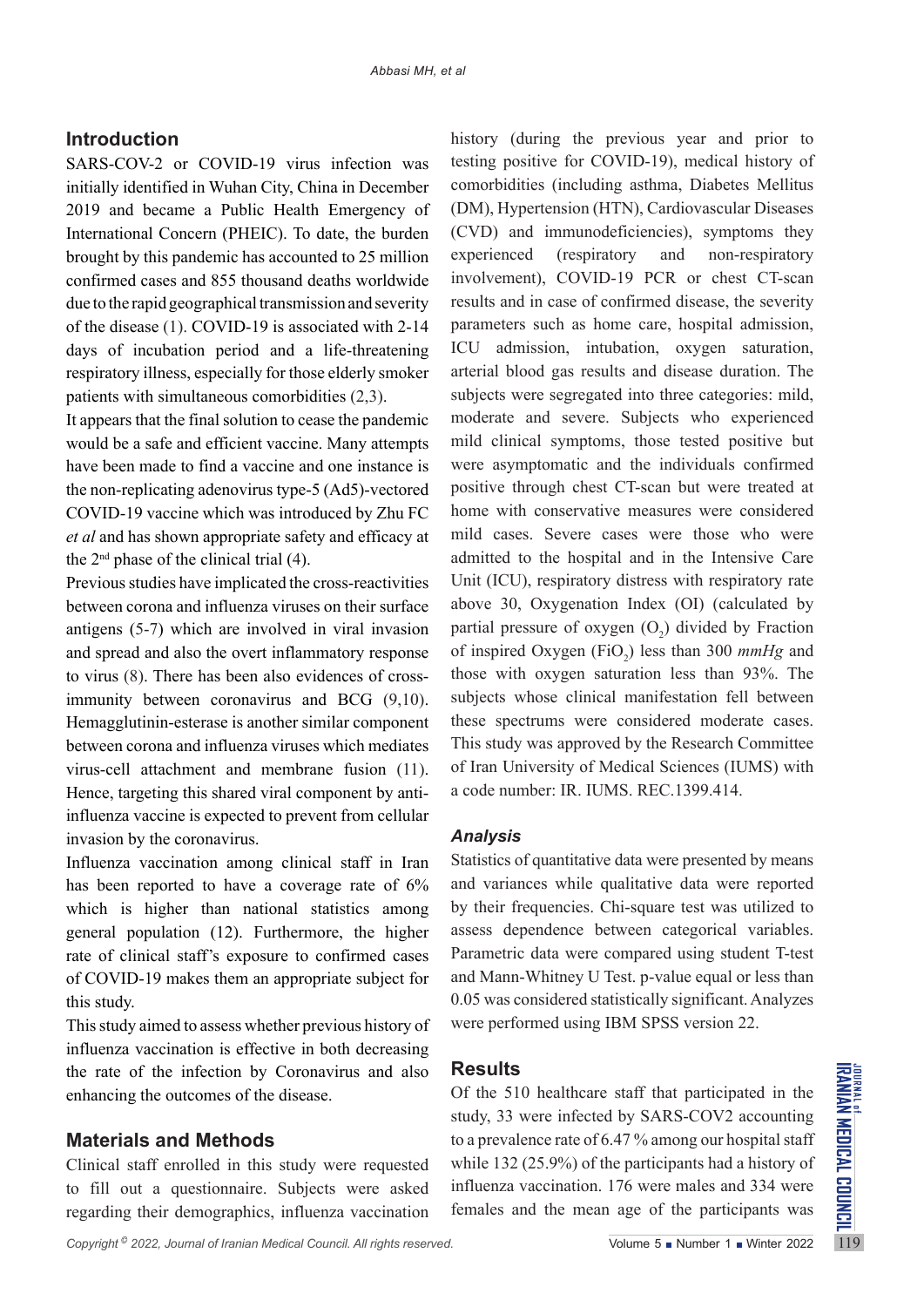28.94 with a SD deviation of 5.87 years. Furthermore, the subjects of the study were equal in terms of the basic variables such as age and sex.

Individuals in vaccinated and unvaccinated groups were not statistically significant with regard frequency on gender categories (p=0.108) and also were not significantly different in terms of age (p=0.441). The prevalence and duration of comorbidities such as DM, HTN, asthma, Cerebrovascular Diseases (CVD), and immunodeficiencies were not statistically significant (p-value >0.05) (Tables 1 and 2) between vaccinated and unvaccinated participants. Therefore, the samples in two groups were equal in their baseline

characteristics.

Prior influenza vaccination was not significantly associated with prevalence rate of infection by COVID-19 (p-value 0.067; Chi-square) (Table 3). Moreover, there was no significant difference in severity of the disease between vaccinated and unvaccinated patients with COVID-19 (p-value  $=$ 0.101; Chi-square) (Table 4).

163 of the participants have expressed that they experienced the COVID-19 symptoms during the past 6 months and 57 of these participants subjected themselves to COVID-19 test and this accounted to a 35.0% testing rate among our hospital staff.

| Variable (N)     |                 | All cases | <b>Influenza vaccination</b> | <b>Test</b>         | p-value  |       |
|------------------|-----------------|-----------|------------------------------|---------------------|----------|-------|
|                  |                 |           | <b>Vaccinated</b>            | <b>Unvaccinated</b> |          |       |
|                  | Male            | 176       | 38                           | 138                 | Chi-     | 0.108 |
| Sex              | Female          | 334       | 94                           | 240                 | square   |       |
| Asthma           | <b>Positive</b> | 32        | $\overline{7}$               | 25                  | Chi-     |       |
|                  | Negative        | 478       | 125                          | 353                 | square   | 0.593 |
|                  | <b>Positive</b> | 12        | 2                            | 10                  | Fisher's |       |
| <b>HTN</b>       | Negative        | 498       | 130                          | 368                 | Exact    | 0.740 |
|                  | <b>Positive</b> | 11        | 3                            | 8                   | Fisher's | 1.000 |
| <b>CVD</b>       | Negative        | 499       | 129                          | 370                 | Exact    |       |
| Immunodeficiency | <b>Positive</b> | 11        | $\overline{2}$               | 9                   | Fisher's | 0.737 |
|                  | Negative        | 499       | 130                          | 369                 | Exact    |       |
| <b>DM</b>        | <b>Positive</b> | 5         | $\overline{1}$               | $\overline{4}$      | Fisher's |       |
|                  | Negative        | 505       | 131                          | 374                 | Exact    | 1.000 |

|  |  |  |  |  | <b>Table 1.</b> descriptive of qualitative statistics and comparison between vaccinated and unvaccinated individuals |
|--|--|--|--|--|----------------------------------------------------------------------------------------------------------------------|
|--|--|--|--|--|----------------------------------------------------------------------------------------------------------------------|

DM: Diabetes mellitus, HTN: hypertension, CVD: cardiovascular diseases

**Table 2.** descriptive (Mean ± SD)/(Q1, Median, Q3) of quantitative statistics and comparison between vaccinated and unvaccinated individuals

|                                                     |                                                   |                       |                   | Influenza vaccination |                        |         |
|-----------------------------------------------------|---------------------------------------------------|-----------------------|-------------------|-----------------------|------------------------|---------|
|                                                     | Variable (N)                                      | All cases             | <b>Vaccinated</b> | <b>Unvaccinated</b>   | <b>Test</b>            | p-value |
|                                                     | Age                                               | $28.94 \pm 5.87$      | $28.60 \pm 4.69$  | $29.06 \pm 6.24$      | Mann-Whitney<br>U Test | 0.441   |
|                                                     | <b>DD</b> in Asthmatics                           | (0.0, 3.5, 17.0)      | $12.00 \pm 8.29$  | $12.00 \pm 7.69$      | T-test                 | 1.000   |
|                                                     | DD in HTN cases                                   | (2.0, 4.5, 8.0)       | $6.10 \pm 6.04$   | (1.75, 4.5,<br>9.75)  | T-test                 | 0.726   |
|                                                     | DD in CVD cases                                   | (2.0, 11.5,<br>27.25) | $11.33 \pm 14.46$ | $14.86 \pm 12.79$     | T-test                 | 0.710   |
| JOURNAL OF DIEAL COUNCIL<br>Iranian medical council | DD in Immunodeficiency<br>cases                   | $5.73 \pm 3.95$       | $8.00 \pm 9.89$   | $5.22 \pm 2.38$       | T-test                 | 0.760   |
| 120                                                 | Volume $5 \bullet$ Number 1 $\bullet$ Winter 2022 |                       |                   |                       |                        |         |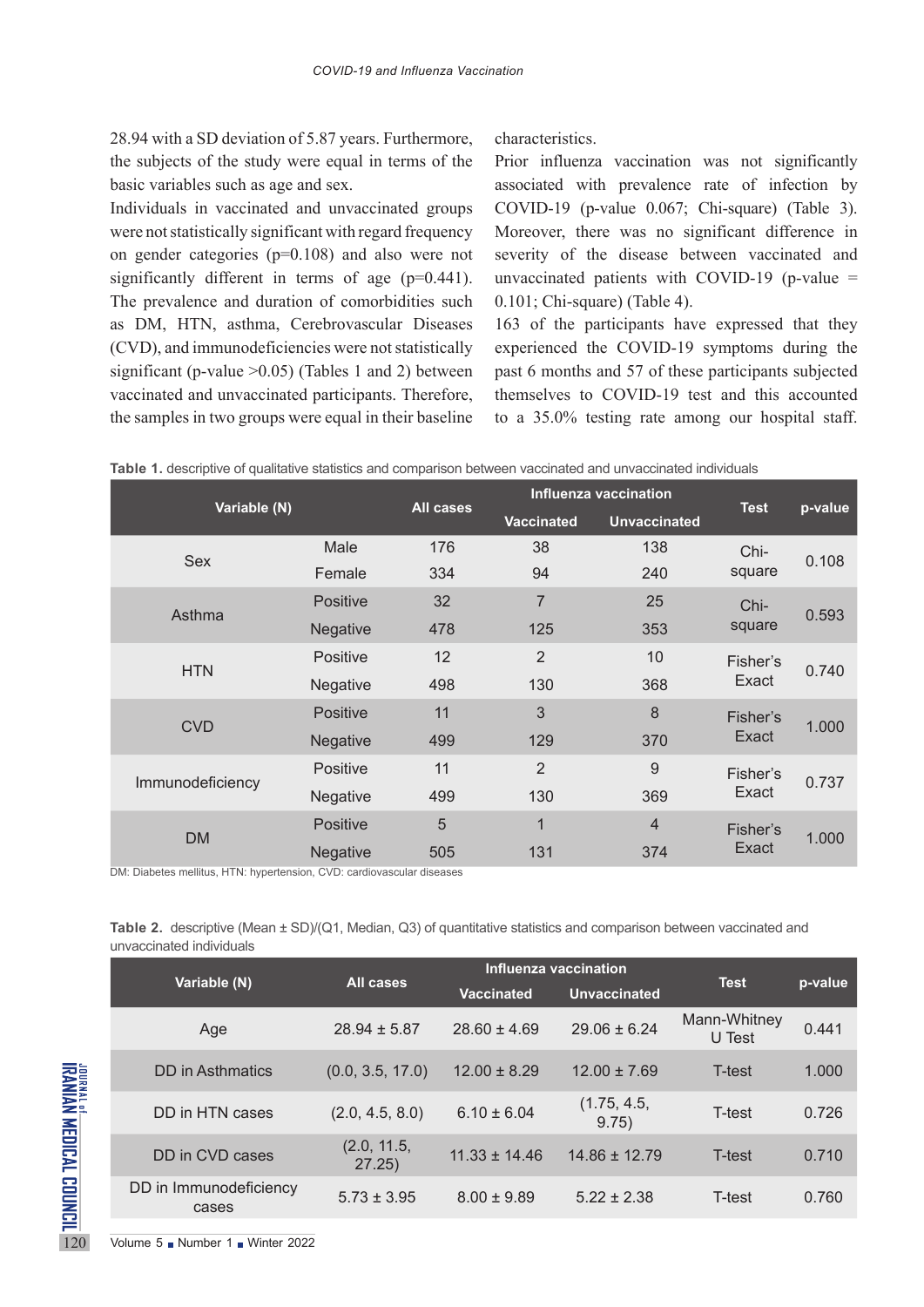#### *Abbasi MH, et al*

| vaccination<br>COVID-19 | Influenza       | <b>Vaccinated</b> | <b>Unvaccinated</b> | <b>Sum</b> |
|-------------------------|-----------------|-------------------|---------------------|------------|
|                         | Healthy         | 13                | 20                  | 33         |
|                         | <b>Diseased</b> | 119               | 358                 | 477        |
|                         | <b>SUM</b>      | 132               | 378                 | 510        |
| p-value: 0.067          | Chi-square test |                   |                     |            |

#### **Table 3.** History of vaccination against influenza and involvement by COVID-19 disease

#### **Table 4.** History of vaccination against influenza and severity of COVID-19 disease

| Influenza<br>vaccination<br><b>Severity</b> | <b>Vaccinated</b> | <b>Unvaccinated</b> | <b>Sum</b> |
|---------------------------------------------|-------------------|---------------------|------------|
| Mild                                        | 4                 | 12                  | 16         |
| Moderate to Severe                          | 9                 | 8                   | 17         |
| <b>SUM</b>                                  | 13                | 20                  | 33         |
| p-value: 0.067<br>Chi-square test           |                   |                     |            |

## **Table 5.** Descriptive of COVID-19 involvement statistics

| <b>Variable</b>                                                                                                                                                                                                 |                             | <b>Influenza vaccination</b><br><b>All cases</b> |                          |                     | <b>Test</b>       |         |
|-----------------------------------------------------------------------------------------------------------------------------------------------------------------------------------------------------------------|-----------------------------|--------------------------------------------------|--------------------------|---------------------|-------------------|---------|
|                                                                                                                                                                                                                 |                             |                                                  | <b>Vaccinated</b>        | <b>Unvaccinated</b> |                   | p-value |
| COVID-19 signs                                                                                                                                                                                                  | Positive                    | 163                                              | 47                       | 116                 | Chi-              | 0.297   |
|                                                                                                                                                                                                                 | Negative                    | 347                                              | 85                       | 262                 | square            |         |
| COVID-19 test                                                                                                                                                                                                   | Performed                   | 114                                              | N/A                      | N/A                 | N/A               | N/A     |
|                                                                                                                                                                                                                 | Not performed               | 396                                              | N/A                      | N/A                 |                   |         |
|                                                                                                                                                                                                                 | Cough                       | 40                                               | 11                       | 29                  |                   |         |
|                                                                                                                                                                                                                 | <b>Dyspnea</b>              | 11                                               | $\overline{4}$           | $\overline{7}$      |                   |         |
|                                                                                                                                                                                                                 | Fever                       | 43                                               | 9                        | 34                  |                   |         |
| <b>Manifestations</b>                                                                                                                                                                                           | Musculoskeletal<br>symptoms | 57                                               | 16                       | 41                  | N/A               |         |
|                                                                                                                                                                                                                 | Anosmia                     | 28                                               | 8                        | 20                  |                   |         |
|                                                                                                                                                                                                                 | GI symptoms                 | 26                                               | 5                        | 21                  |                   |         |
|                                                                                                                                                                                                                 | Asymptomatic                | $\overline{7}$                                   | $\mathbf{1}$             | 6                   |                   |         |
| <b>COVID ward</b>                                                                                                                                                                                               | Positive                    | $\mathbf 1$                                      | $\overline{0}$           | $\mathbf{1}$        | Fisher's          | 1.000   |
| Admission (33)                                                                                                                                                                                                  | Negative                    | 32                                               | 13                       | 19                  | Exact             |         |
|                                                                                                                                                                                                                 | Positive                    | $\overline{2}$                                   | $\overline{2}$           | $\Omega$            | Fisher's<br>Exact | 0.148   |
| ICU admission (33)                                                                                                                                                                                              | Negative                    | 31                                               | 11                       | 20                  |                   |         |
|                                                                                                                                                                                                                 | Positive                    | $\overline{2}$                                   | $\mathbf 1$              | $\mathbf{1}$        | Fisher's<br>Exact | 1.000   |
| Intubation (33)                                                                                                                                                                                                 | Negative                    | 31                                               | 12                       | 19                  |                   |         |
| Overall disease duration (33)                                                                                                                                                                                   |                             | (9.50,<br>14.00,<br>20.00)                       | $22.08 \pm 11.68$        | $12.53 \pm 6.29$    | T-test            | 0.020   |
| SaO2 (33)                                                                                                                                                                                                       |                             | (93.00,<br>94.00,<br>97.00)                      | (91.25, 94.00,<br>96.50) | $95.00 \pm 2.53$    | T-test            | 0.149   |
| <b>JONAL MEDICAL COUNCIL</b><br>IRANIAN MEDICAL COUNCIL<br>Copyright <sup>©</sup> 2022, Journal of Iranian Medical Council. All rights reserved.<br>Volume $5 \blacksquare$ Number $1 \blacksquare$ Winter 2022 |                             |                                                  |                          |                     |                   |         |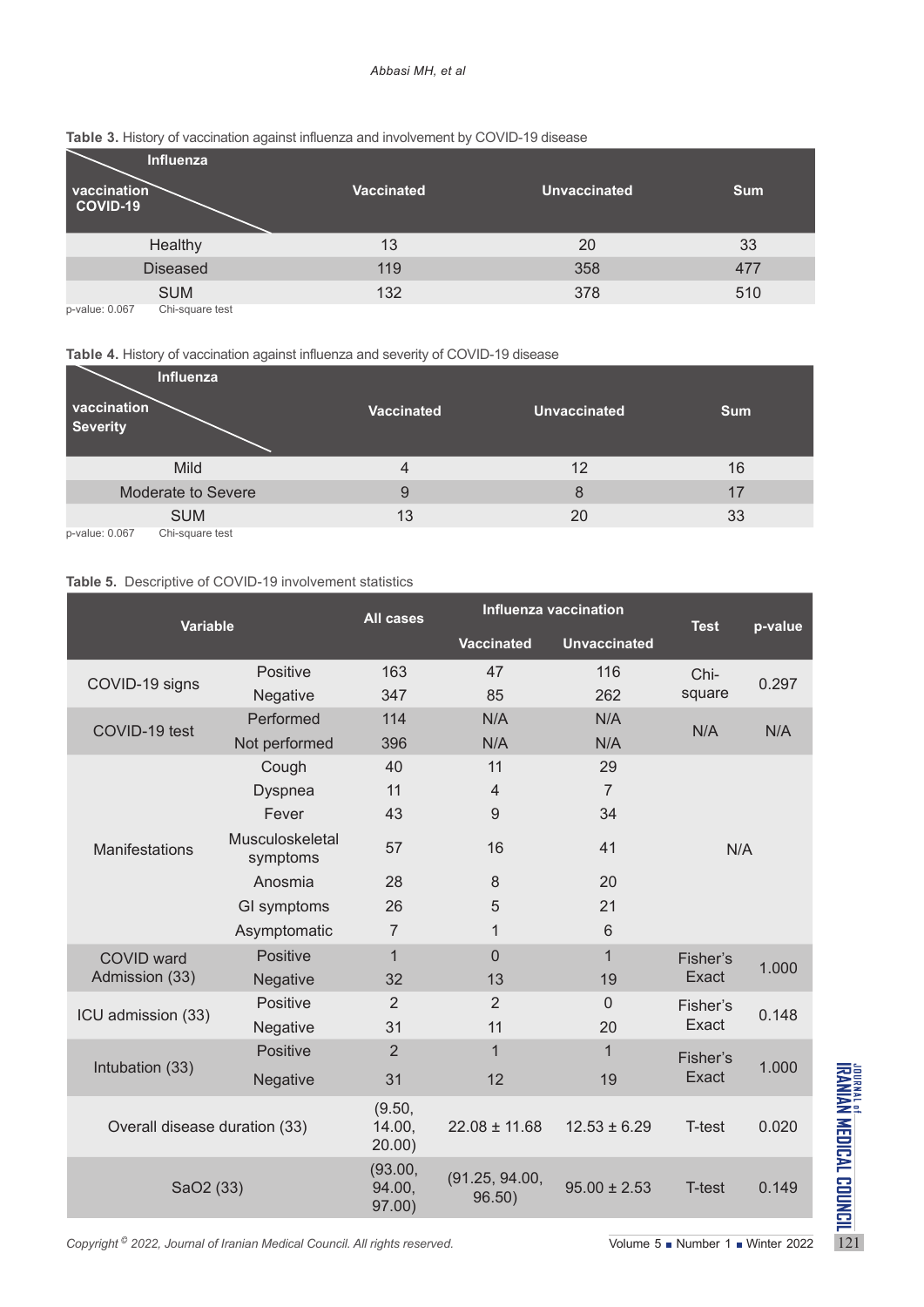Experiencing the COVID-19 symptoms regardless of the test result was not statistically significant between the vaccinated and unvaccinated participants  $(p$ -value = 297) (Table 5). Results of the 114 PCRs or chest CT-scans revealed that 33 of the participants were positive of COVID-19. The most prevalent manifestations of the disease were musculoskeletal pain, fever, and cough. Disease duration was significantly higher on participants with history of influenza vaccination (p-value =  $0.020$ ) (Table 5). One participant, positive with COVID-19 without any history of influenza vaccine was admitted to a general ward while 2 of the participants infected with the virus with previous flu vaccination were admitted to the ICU and were intubated. There was no significant difference noted on the oxygen saturation level  $(SaO<sub>2</sub>)$  between the vaccinated and unvaccinated participants (p-value=0.149) (Table 5). Furthermore, we observed no significant difference in severity of the disease among asthmatic and non-asthmatic patients (p-value=1.000, Fischer exact test).

## **Discussion**

In the present study, no significant correlation was found between influenza vaccination prior to the pandemic to the rate of infectivity and the severity of the disease caused by COVID-19.

Nucleocapsid protein (N protein) and spike protein (S protein) are two major surface components of Coronavirus which are involved in its pathogenesis (8). Both proteins are also present on the surface of influenza virus (13,14). Also, the pathogenesis mechanism of COVID-19 is similar to that of Influenza virus (15). Since N protein is associated with viral assembly and budding and S protein is involved in inflammatory reactions by inducing the host immune response, influenza vaccination was expected to decrease both proliferation and the inflammatory response caused by coronavirus. Hemagglutinin-Esterase (HEs) is another shared viral capsid component of influenza and coronaviruses which mediated host cell membrane invasion and fusion (11).

EXECUTE CONSIDER THE CONSIDERATION CONSIDER THE CONSIDER THE CONSIDERATION CONSIDER THE CONSIDER THE CONSIDER THE CONSIDER THE VISITED THAT WE SARK S-COV2 ((not identical in its antiger volume 5 Number 1 Number 1 Number 20 Regardless of the mentioned shared antigenic components between coronavirus and influenza, the novel SARS-COV2 (COVID-19) virus is not identical in its antigenic components with

conventional coronavirus which has made it more pathogenic and consistent with a more severe lifethreatening disease. S glycoprotein on the surface of SARS-COV2 has 12.8% antigenic variety with SARS-COV, with this in mind that the spike protein accounts for immune response against the virus (16) There are also additional structural loops on receptor binding (S1) and fusion (S2) domains of the spike protein on SARS-COV2 (17).

The results suggest that previous influenza vaccination has correlation neither with COVID-19 infection nor with the severity of novel SARS-COV2 (COVID-19) disease regardless of the previously reported antigenic similarity between influenza and coronaviruses that could be explained by the antigenic variety of novel 2019 coronavirus from its conventional form which accounts for its higher pathogenicity and severity. However, there has been studies indicating a protective role of prior Influenza vaccination for decreasing the severity of COVID-19 infection and improving the patients' outcomes at 30, 60, 90, and 120 days (18). Previous studies also reported a decreased rate of infection and improved severity of COVID-19 infections in association with prior Influenza vaccination (19,20).

The equality of the baseline characteristics such as demographic parameters and the presence of comorbidities among the vaccinated and unvaccinated participants were ensured and the confounding biases were addressed.

Also, results of the study indicated that there is no significant difference in the severity of the disease between asthmatics and non-asthmatics which is compatible with the literature (21) and this could be explained by the fact that eosinophils have a prominent role in immune response against viral illnesses such as influenza virus as a determinant of the severity (21).

## **Conclusion**

Influenza vaccination is not of potential to prevent or reduce the severity of COVID-19. It neither reduces the rate of infection nor decreases the severity of the 2019 novel SARS-COV2 disease.

#### *Ethics approval*

This study was approved by Ethics Committee of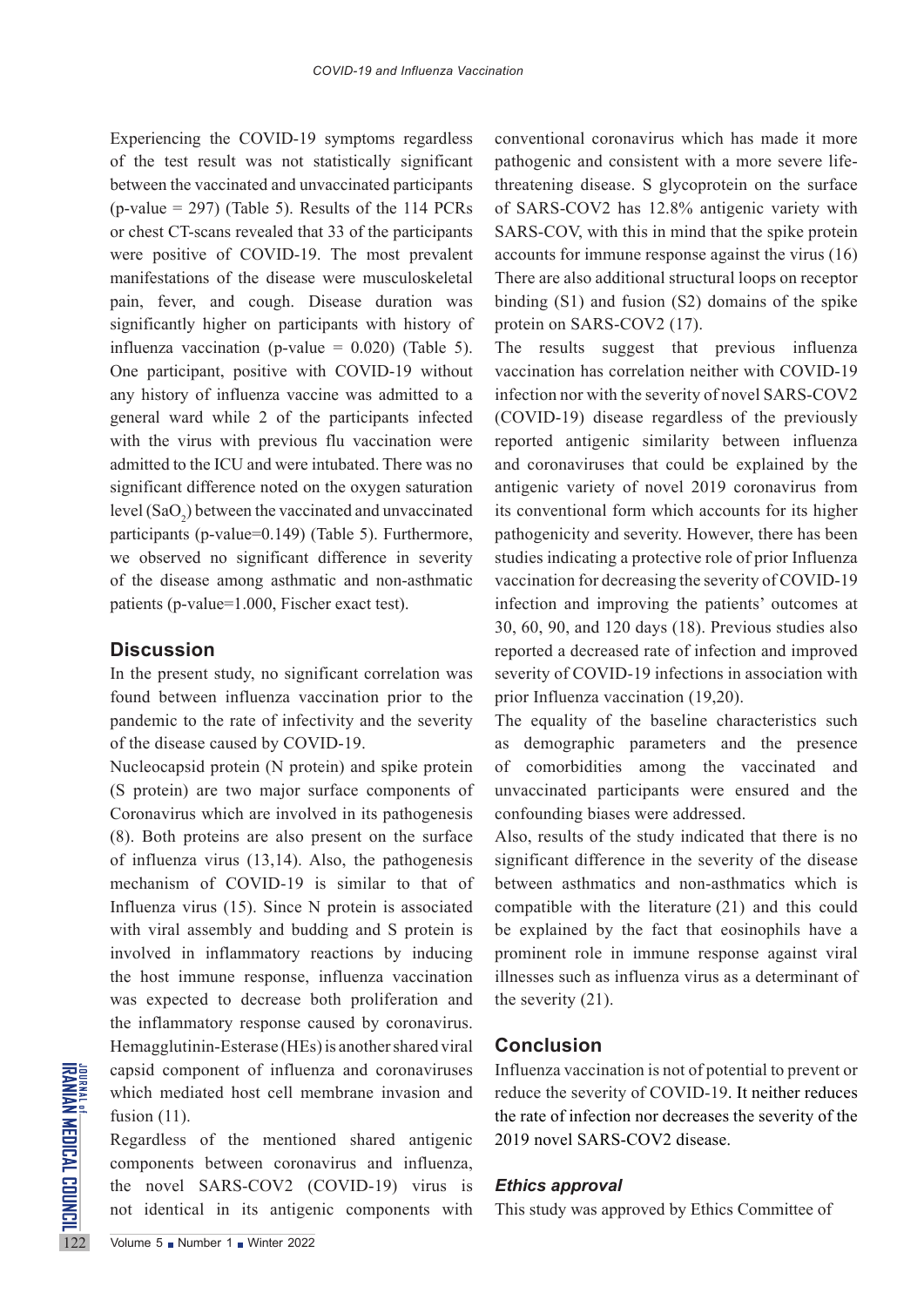Vice Chancellor for Research & Technology, of Iran University of Medical Sciences (IUMS) by code number: IR.IUMS.REC.1399.414. All patients and control subjects signed the informed consent.

## *Consent for publication*

Informed consent were obtained from all patients whom clinical data were reported in this article to participate in the study.

# *Availability of data and materials*

The datasets used and/or analyzed during the current study are available from the corresponding author on reasonable request.

# **Acknowledgements**

The present study has received funding from the vice chancellor of research and technology of Iran University of Medical Sciences (IUMS) which is greatly appreciated. We would thank the Ethics Committee of Vice Chancellor for Research & Technology, of Iran University of Medical Sciences (IUMS). Special thanks to Dr. Noori for his meaningful support.

# **Conflict of Interest**

Authors declare no financial or non-financial conflict of interest in subject matters of this study.

# **Funding**

This study was supported by vice chancellor for research affairs of Iran University of Medical Sciences. This study did not receive any specific grant from any companies, funding agencies in the public, commercial, or not-for-profit sectors.

# **References**

1. https://www.worldometers.info/coronavirus/

2. Li H, Liu SM, Yu XH, Tang SL, Tang CK. Coronavirus disease 2019 (COVID-19): current status and future perspective. Int J Antimicrob Agents 2020 May 1:105951.

3. Giovannoni G. Anti-CD20 immunosuppressive disease-modifying therapies and COVID-19. Mult Scler Relat Disord 2020 Jun;41:102135.

4. Zhu FC, Guan XH, Li YH, Huang JY, Jiang T, Hou LH, et al. Immunogenicity and safety of a recombinant adenovirus type-5-vectored COVID-19 vaccine in healthy adults aged 18 years or older: a randomised, double-blind, placebo-controlled, phase 2 trial. Lancet 2020 Aug 15;396(10249):479-88.

5. ZhengJ,PerlmanS.ImmuneresponsesininfluenzaAvirusandhumancoronavirus infections: an ongoing battle between the virus and host. Curr Opin Virol 2018 Feb;28:42–52.

6. Abdella R, Aggarwal M, Okura T, Lamb RA, He Y. Structure of a paramyxovirus polymerase complex reveals a unique methyltransferase-CTD conformation. Proc Natl Acad Sci 2020 Mar 3;117(9):4931–41.

7. Zeng Q, Langereis MA, van Vliet AL, Huizinga EG, de Groot RJ. Structure of coronavirus hemagglutinin-esterase offers insight into corona and influenza virus evolution. Proc Natl Acad Sci U S A 2008 Jul 1;105(26):9065-9.

8. Amawi H, Abu Deiab GA, A Aljabali AA, Dua K, Tambuwala MM. COVID-19 pandemic: an overview of epidemiology, pathogenesis, diagnostics and potential vaccines and therapeutics. Ther Deliv 2020 Apr;11(4):245-68.

*Copyright® 2022, Journal of Iranian Medical Council. All rights reserved.* Volume 5 ■ Number 1 ■ Winter 2022, Journal of *Iranian Medical Council. All rights reserved.* Weights a Number 1 Winter 2022, 2022, Journal of *I* 9. Ozdemir C, Kucuksezer UC, Tamay ZU. Is BCG vaccination affecting the spread and severity of COVID-19?. Allergy 2020 Jul;75(7):1824-7.

10. Kumar J, Meena J. Demystifying BCG vaccine and COVID-19 relationship. Indian Pediatr 2020 Jun 15;57(6):588.